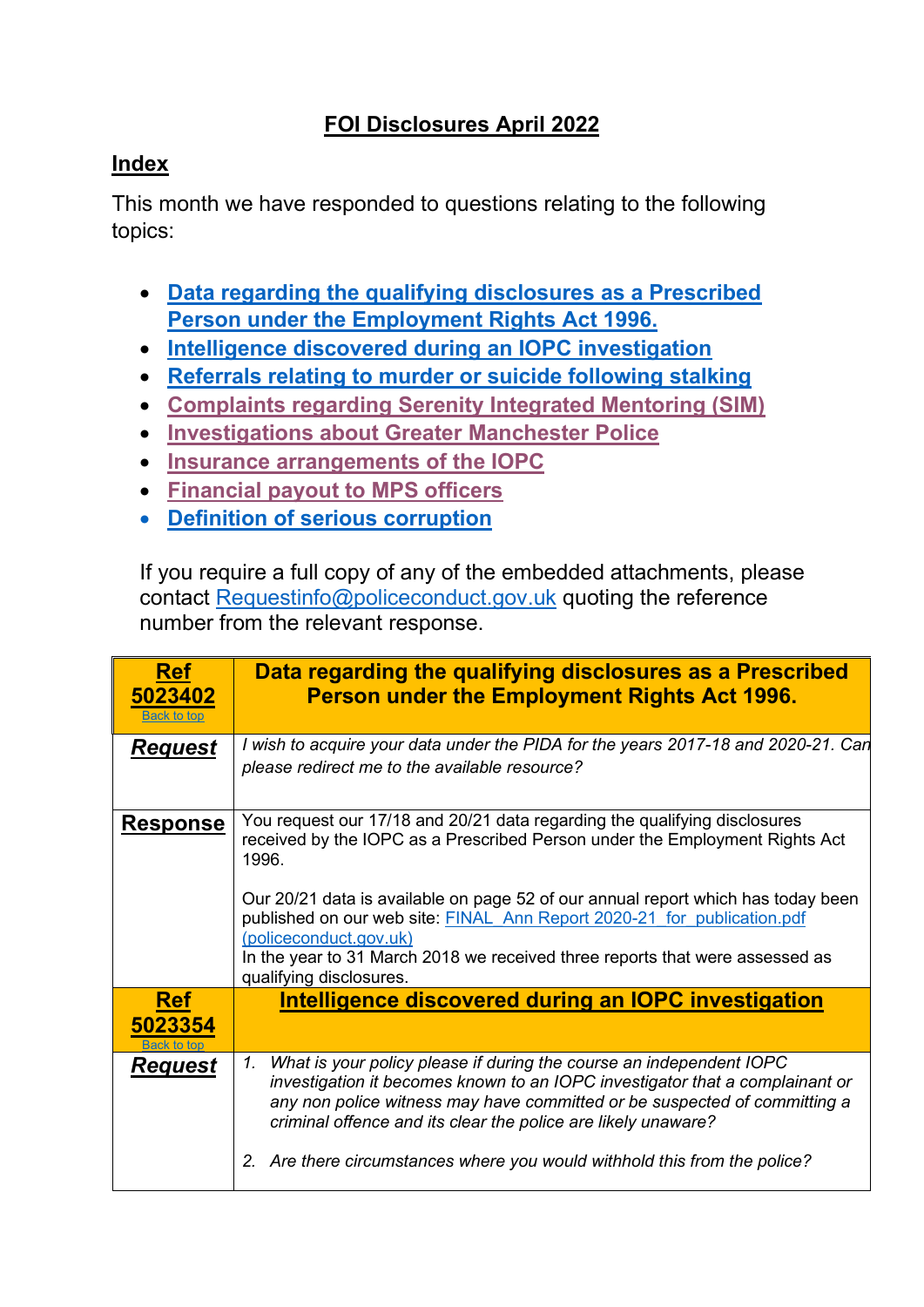<span id="page-1-0"></span>

|                       | 3. Also if under the same circumstances the iopc became aware of<br>information/intelligence that would be useful to the police around serious<br>issues like gang activity/associations and national security and its likely the<br>police are unaware, are there circumstances you would withhold this from the<br>police"?                                                                                                                                                                                                                                                                                                                                                                                                          |
|-----------------------|----------------------------------------------------------------------------------------------------------------------------------------------------------------------------------------------------------------------------------------------------------------------------------------------------------------------------------------------------------------------------------------------------------------------------------------------------------------------------------------------------------------------------------------------------------------------------------------------------------------------------------------------------------------------------------------------------------------------------------------|
|                       |                                                                                                                                                                                                                                                                                                                                                                                                                                                                                                                                                                                                                                                                                                                                        |
| <b>Response</b>       | 1. Our Operations Manual provides guidance to staff should they come<br>across this sort of information or intelligence in the course of carrying out<br>the statutory duties of the IOPC.                                                                                                                                                                                                                                                                                                                                                                                                                                                                                                                                             |
|                       | 2. We do not hold any recorded information from which to answer this<br>question as it is based on identifying hypothetical situations. We would<br>always consider the circumstances on a case by case basis and obtain<br>legal advice where necessary.                                                                                                                                                                                                                                                                                                                                                                                                                                                                              |
|                       | 3. This question is also asking us to identify hypothetical situations and<br>we do not hold recorded information from which we could provide a<br>response, other than to say that such matters would be considered<br>on a case by case basis with relevant legal advice provided where<br>necessary as per our response to question two.                                                                                                                                                                                                                                                                                                                                                                                            |
|                       | Whilst we cannot answer hypothetical scenarios, we regularly disseminate<br>material to police forces and, in doing so, ensure that we consider the public<br>interest and our obligations under the Human Rights Act 1998 and the<br>Criminal Procedures and Investigations Act 1996.                                                                                                                                                                                                                                                                                                                                                                                                                                                 |
|                       | Where necessary, we balance the risk of disseminating material against the<br>potential benefits by completing an intelligence report risk assessment. We would<br>always consider the individual circumstances of each case, considering the legal<br>obligations, our duties as a responsible public body and balance the public<br>interest in the prevention and detection of crime against the need to promote<br>confidence in the complaints system.                                                                                                                                                                                                                                                                            |
| <b>Ref</b><br>5023336 | Referrals relating to murder or suicide following stalking                                                                                                                                                                                                                                                                                                                                                                                                                                                                                                                                                                                                                                                                             |
| <u>Request</u>        | In the years between and including 2017 and 2021, how many<br>1.<br>referrals did you receive in relation to cases of murder or suicide,<br>where the victim had previously reported the perpetrator for behaviour<br>that would constitute as an offence of stalking (S2A, Protection from<br>Harassment Act 1997), or the perpetrator had previously committed<br>an offence of stalking?<br><i>i.</i> Please break this down for each full calendar year, from<br>2017 to 2021.<br>ii. Please break this down by police force.<br>2.<br>Of these, how many resulted in an independent investigation?<br>i. Please break this down for each full calendar year, from<br>2017 to 2021.<br>ii. Please break this down by police force. |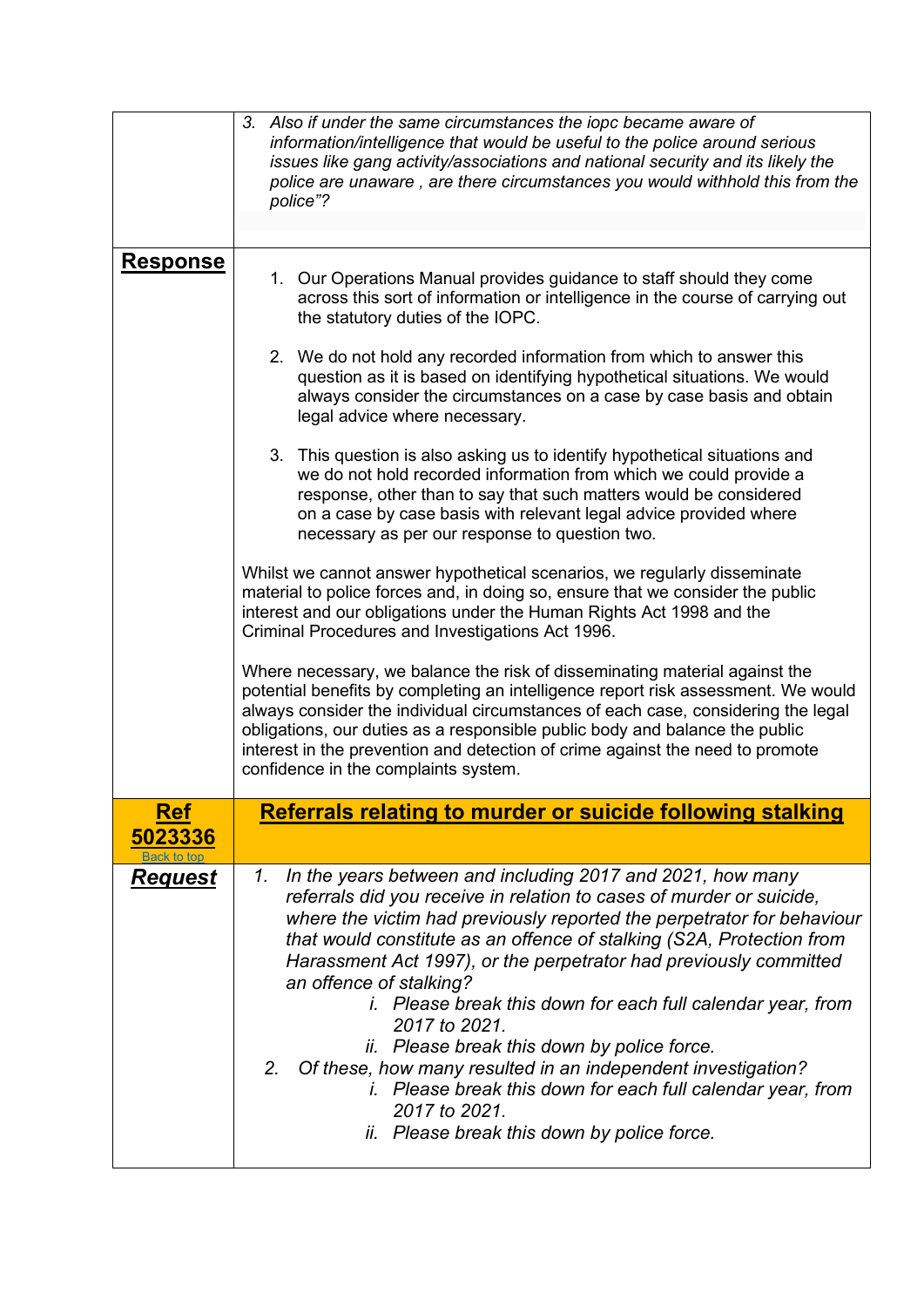| <b>Response</b> | 1. We have considered the extent to which we are able to provide<br>comprehensive data relating to this part of your request. However we have<br>concluded that the level of manual scrutiny of cases required to establish<br>those falling precisely within the scope of your request would exceed the<br>cost limit prescribed by the FOIA.                                                                                                                                                                                                                                                                                                                                                                                         |
|-----------------|----------------------------------------------------------------------------------------------------------------------------------------------------------------------------------------------------------------------------------------------------------------------------------------------------------------------------------------------------------------------------------------------------------------------------------------------------------------------------------------------------------------------------------------------------------------------------------------------------------------------------------------------------------------------------------------------------------------------------------------|
|                 | We apply case factors to referral cases to identify broad themes. However case<br>factors merely provide a starting point to identify potential cases, they are broad<br>and encompass a wide range of circumstances, meaning further manual scrutiny<br>of cases is required to establish whether those identified cases meet the specific<br>circumstances of a request. Case factors can also change throughout the lifecycle<br>of a case and are not always apparent when a referral is first received.                                                                                                                                                                                                                           |
|                 | In this case we explored the possibility of building a simple query by applying two<br>case factors,' Death' and ' Stalking/harassment' to identify potential cases.<br>However we have concluded that this would not produce comprehensive data.<br>Not only could these case factors be applied to a broad range of circumstances,<br>therefore requiring manual scrutiny to confirm that they actually fell within scope;<br>but we must also consider that previous contact and whether it related to reported<br>or offences of stalking might not have been apparent at the referral stage.<br>Consequently the case factors may not have been applied and so it is unlikely<br>that such a search would identify all referrals. |
|                 | For the purposes of this request we have therefore focussed on part two.                                                                                                                                                                                                                                                                                                                                                                                                                                                                                                                                                                                                                                                               |
|                 | 2. We can confirm that we hold some of the information requested under point<br>However, the methods available to identify this information have some<br>limitations, as the definitions used to categorise types of cases do not<br>directly match your request. Therefore, the numbers provided should only<br>be used for indicative purposes.                                                                                                                                                                                                                                                                                                                                                                                      |
|                 | The IOPC reports annually, on a financial year basis, on deaths during or<br>following police contact. One category of death that is reported on is 'other<br>deaths following police contact'. These deaths are all, by definition, subject to<br>an independent investigation. Within this category, the deaths are further<br>grouped based on the reason for contact with the police prior to their death.<br>The two most relevant groups for your request are 'domestic related' and<br>'threatening behaviour/ harassment.                                                                                                                                                                                                      |
|                 | The timeframe looked at for your request is deaths that occurred between<br>2015/16 and 2020/21. We have not considered more recent deaths, because<br>the reporting of deaths within this category will be included in our 2021/22<br>report 'Deaths during or following police contact: Statistics for England and<br>Wales 2021/22. These cases are still in the process of being verified and<br>checked.                                                                                                                                                                                                                                                                                                                          |
|                 | During this time period, there were 117 fatalities that fell under the category<br>'other deaths following police contact – independent investigation' where the<br>reason for contact was 'domestic-related' and 32 where the reason for contact<br>was 'threatening behaviour/harassment'. Where known, the death classification<br>for 103 of the domestic-related fatalities and for 26 of the fatalities relating to<br>threatening behaviour/harassment were from self-inflicted acts or due to an<br>alleged murder, a total of 129. These 129 fatalities relate to 116 independent<br>investigations.                                                                                                                          |
|                 | In the circumstances of these 129 fatalities, the deceased may not have                                                                                                                                                                                                                                                                                                                                                                                                                                                                                                                                                                                                                                                                |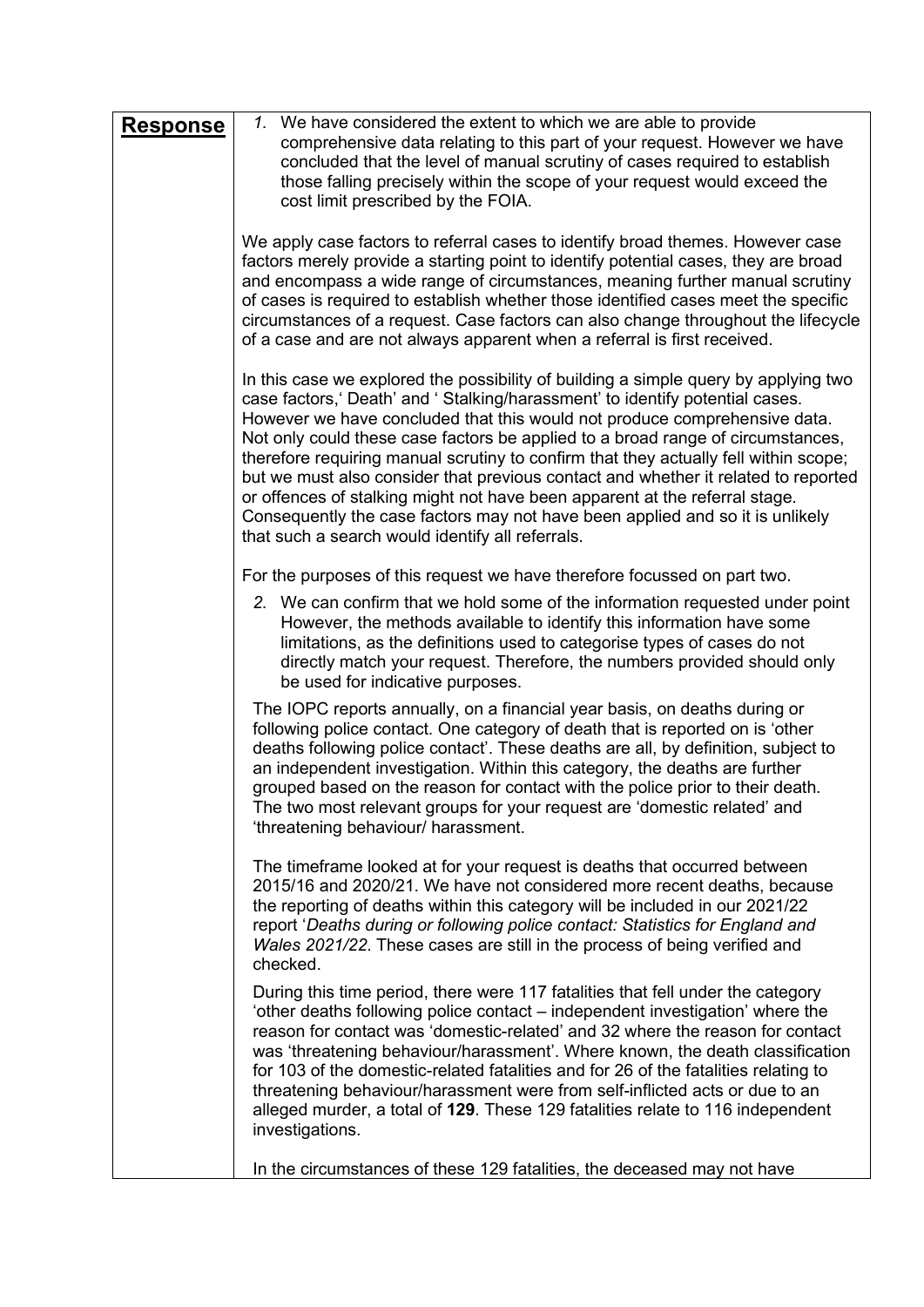<span id="page-3-0"></span>

|                 | reported or been subject to an offence of stalking as your request asks for but<br>would have been involved in either a domestic-related incident or an incident<br>where concerns were raised regarding threatening behaviour or harassment by<br>another person.<br>As per our definition, domestic-related incidents may include those between<br>family members, such as incidents involving parents and their children. In<br>addition, the person involved in the incident who died may have been the<br>subject of counter allegations as part of the domestic-related incident reported<br>to the police. Any apparent suicides of the perpetrator that follows an alleged<br>or attempted murder are also included in the statistics within this category.<br>We have assessed whether we are able to provide a dataset that exactly<br>meets the requirement of investigations 'where the victim had previously<br>reported the perpetrator for behaviour that would constitute as an offence of<br>stalking (S2A, Protection from Harassment Act 1997), or the perpetrator had<br>previously committed an offence of stalking'. However, there would be a<br>considerable level of manual scrutiny of case files required to provide this data.<br>We have determined the activities involved would exceed the cost limit, as<br>prescribed by section 12 of the FOIA and associated regulations. As such, we<br>have provided the details requested for all cases falling within the parameters<br>of your request insofar as we are able. |
|-----------------|--------------------------------------------------------------------------------------------------------------------------------------------------------------------------------------------------------------------------------------------------------------------------------------------------------------------------------------------------------------------------------------------------------------------------------------------------------------------------------------------------------------------------------------------------------------------------------------------------------------------------------------------------------------------------------------------------------------------------------------------------------------------------------------------------------------------------------------------------------------------------------------------------------------------------------------------------------------------------------------------------------------------------------------------------------------------------------------------------------------------------------------------------------------------------------------------------------------------------------------------------------------------------------------------------------------------------------------------------------------------------------------------------------------------------------------------------------------------------------------------------------------------------------------------------------|
| <b>Ref</b>      | <b>Complaints regarding Serenity Integrated Mentoring (SIM)</b>                                                                                                                                                                                                                                                                                                                                                                                                                                                                                                                                                                                                                                                                                                                                                                                                                                                                                                                                                                                                                                                                                                                                                                                                                                                                                                                                                                                                                                                                                        |
| 5023380         |                                                                                                                                                                                                                                                                                                                                                                                                                                                                                                                                                                                                                                                                                                                                                                                                                                                                                                                                                                                                                                                                                                                                                                                                                                                                                                                                                                                                                                                                                                                                                        |
| <u>Request</u>  | I am seeking information regarding Serenity Integrated Mentoring (SIM), a<br>programme under which police officers are trained to support local NHS teams<br>handling persistent callers to emergency services. Please provide the following<br>information:<br>The number of complaints received by the IOPC regarding SIM. If the data is<br>retrievable, please indicate whether these were complaints against individual<br>officers involved in SIM.<br>The number of investigations carried out by the IOPC regarding officers<br>participating in SIM. Please break this down by year, and the outcome of the<br>investigation.                                                                                                                                                                                                                                                                                                                                                                                                                                                                                                                                                                                                                                                                                                                                                                                                                                                                                                                 |
| <b>Response</b> | In regard to the number of complaints about SIM received by the IOPC, you may<br>not be aware that the majority of police complaint and misconduct cases are dealt<br>with by police forces without any IOPC involvement. Most complaints are made<br>directly to police forces and any complaints we receive from members of the<br>public are passed to the police force for a decision on recording, as required by<br>the legislation. These 'direct complaints' account for only a very small minority of<br>the total complaints against police and the IOPC does not assess them or extract<br>data about their subject matter. Only once a direct complaint is formally recorded<br>by the police will it be processed in accordance with the procedures laid down in<br>the Police Reform Act 2002 and associated Regulations. The IOPC becomes<br>involved in only a small minority of these recorded complaints.<br>Police forces may be able to help you with this part of your request but, in terms<br>of the data that they normally record about police complaints, they are required<br>only to extract data about allegation types in accordance with the categories                                                                                                                                                                                                                                                                                                                                                                 |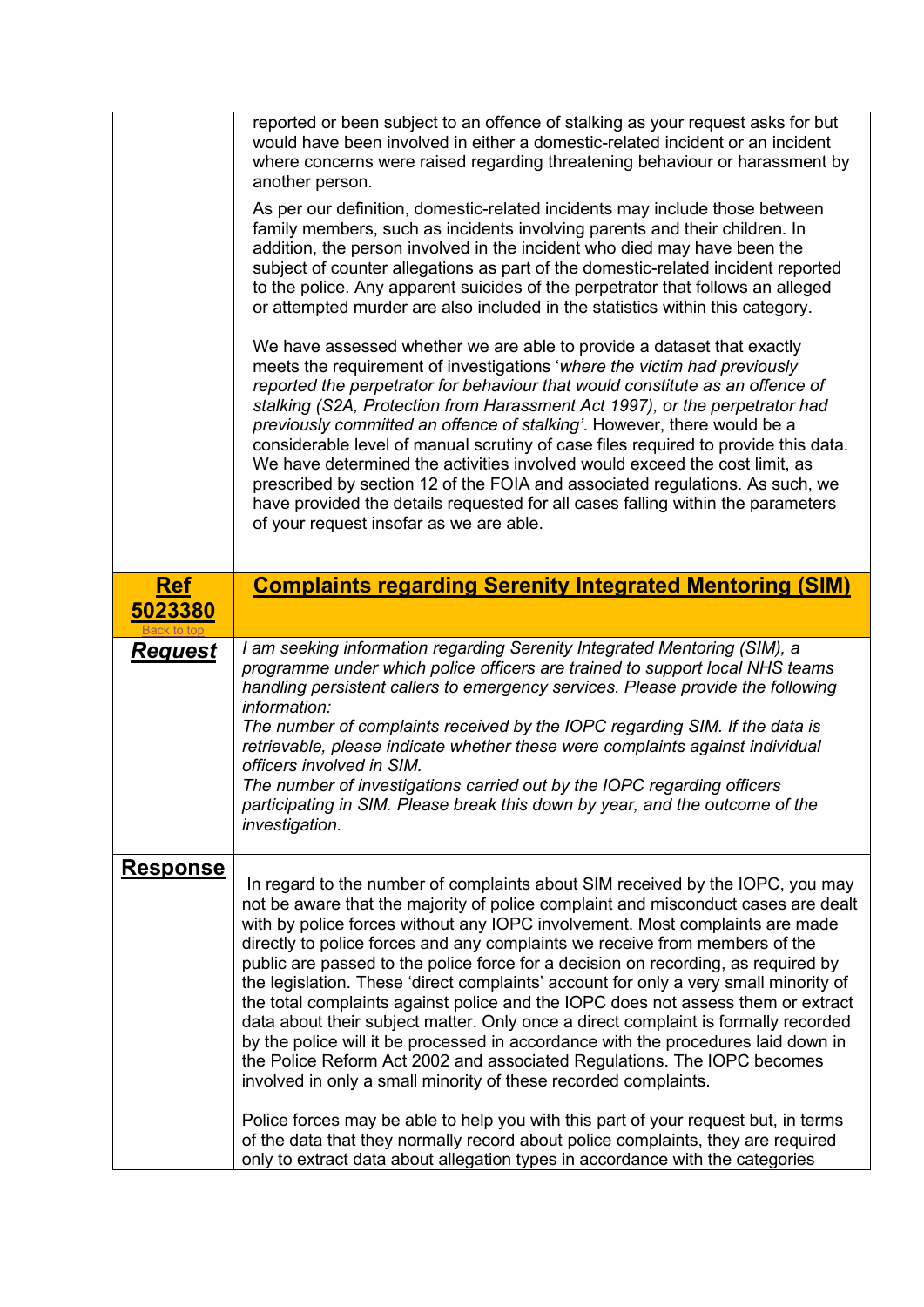<span id="page-4-1"></span><span id="page-4-0"></span>

|                       | defined in our Guidance on capturing data about police complaints and reported<br>in our annual police complaints statistics and force bulletins.                                                                                                                                                                                                                                                                                                                                                                                                                                                                                                    |
|-----------------------|------------------------------------------------------------------------------------------------------------------------------------------------------------------------------------------------------------------------------------------------------------------------------------------------------------------------------------------------------------------------------------------------------------------------------------------------------------------------------------------------------------------------------------------------------------------------------------------------------------------------------------------------------|
|                       | We have carried out a key word search of our IOPC investigations cases where<br>the incident description includes 'serenity Integrated mentoring' or 'SIM'. This did<br>not return any relevant results. While this does not entirely discount the possibility<br>that a matter under investigation may have involved SIM in some way, we would<br>suggest that it is unlikely that the IOPC is investigating a complaint specifically<br>about SIM.                                                                                                                                                                                                 |
| <b>Ref</b><br>5023382 | <b>Investigations about Greater Manchester Police</b>                                                                                                                                                                                                                                                                                                                                                                                                                                                                                                                                                                                                |
|                       | How many investigations into police misconduct are currently ongoing about                                                                                                                                                                                                                                                                                                                                                                                                                                                                                                                                                                           |
| <u>Request</u>        | members of Greater Manchester Police?                                                                                                                                                                                                                                                                                                                                                                                                                                                                                                                                                                                                                |
| <b>Response</b>       | The IOPC investigates only the most serious and sensitive cases and the majority<br>of police complaints are handled by the relevant police force without any IOPC<br>involvement. We do not hold information about the numbers of complaint<br>investigations currently being carried out by GMP.                                                                                                                                                                                                                                                                                                                                                   |
|                       | There are 35 active IOPC investigations relating to GMP.                                                                                                                                                                                                                                                                                                                                                                                                                                                                                                                                                                                             |
|                       | Please note, however, that only some of these investigations involve 'conduct<br>matters' - situations where there is an indication a person serving with the police<br>may have committed a crime or behaved in a manner that would justify<br>disciplinary proceedings. Our data indicates that around half of these cases were<br>initially referred to the IOPC by police as 'Death or Serious Injury' (DSI) matters.                                                                                                                                                                                                                            |
|                       | A DSI matter arises where there has been no complaint or recordable conduct<br>matter but the circumstances are such that a person has died or sustained<br>serious injury and the police are involved in one or more of the ways defined in<br>the Police Reform Act. Only when there has been a complaint or recordable<br>conduct matter would an officer or member of police staff be formally investigated<br>for alleged misconduct. While a matter may be initially referred as a DSI matter, a<br>recordable conduct matter may be identified during the investigation, or there may<br>be a public complaint in respect of the same matter. |
|                       | For further information about the outcomes of IOPC investigations and the types<br>of cases we deal with, please see our outcomes reports published on this page of<br>our website.                                                                                                                                                                                                                                                                                                                                                                                                                                                                  |
| <b>Ref</b><br>5023408 | <b>Insurance arrangements of the IOPC</b>                                                                                                                                                                                                                                                                                                                                                                                                                                                                                                                                                                                                            |
| Request               | You asked a number of questions about arrangement and administration<br>of insurances at the IOPC.                                                                                                                                                                                                                                                                                                                                                                                                                                                                                                                                                   |
| <u>Response</u>       | Please confirm the name, position and contact details (telephone number<br>and email address) of the person responsible for arranging and<br>administering the Authority's insurances.                                                                                                                                                                                                                                                                                                                                                                                                                                                               |
|                       | Our insurance is administered by various teams within the organisation. The<br>contact details are: Procurement and Estates Manager, Procurement Team.<br>Please use the contact addresses available on our web site.                                                                                                                                                                                                                                                                                                                                                                                                                                |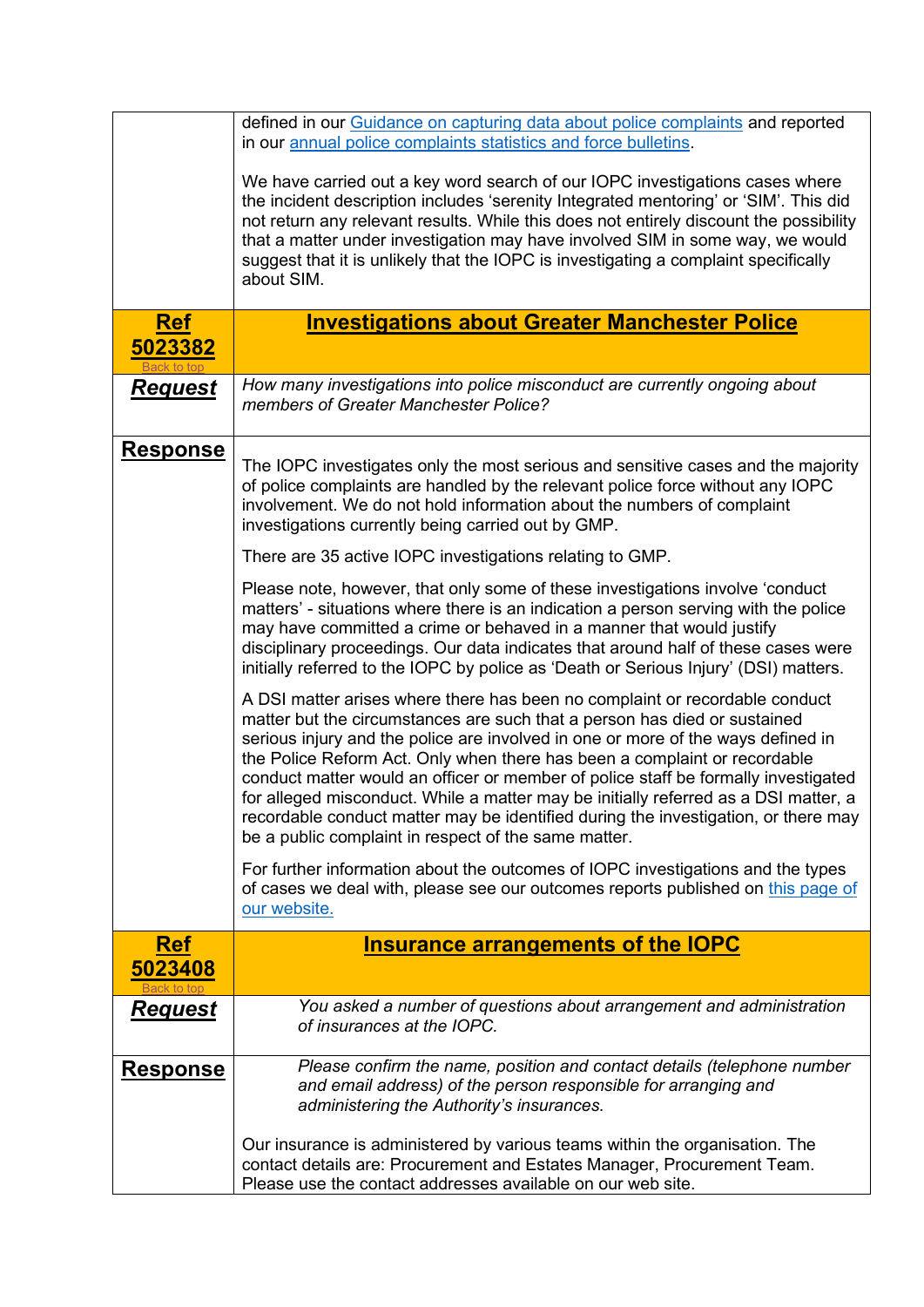<span id="page-5-0"></span>

|                 | • Which classes of commercial insurance do the Authority currently<br>procure? When are these policies due for renewal?<br>The IOPC has insurance provision for motor insurance only. The existing<br>agreement is valid until March 2024 with an option to extend for a further 2 years.<br>• How much does the Authority spend annually on its insurance premium?<br>On average, approx. £46,945 per year.<br>• Please confirm the name of the Authority's current insurance<br>broker/advisor (if applicable).<br><b>AON UK Ltd</b><br>• When was the contract for insurance broking services last<br>reviewed/tendered? |
|-----------------|-----------------------------------------------------------------------------------------------------------------------------------------------------------------------------------------------------------------------------------------------------------------------------------------------------------------------------------------------------------------------------------------------------------------------------------------------------------------------------------------------------------------------------------------------------------------------------------------------------------------------------|
|                 | February 2020.<br>• When will the current contract for insurance brokerage services expire?<br>Is this subject to a potential extension?                                                                                                                                                                                                                                                                                                                                                                                                                                                                                    |
|                 | The contract ends 21 February 2023 and we will review our project/contract<br>requirements later in this calendar year.                                                                                                                                                                                                                                                                                                                                                                                                                                                                                                     |
| <b>Ref</b>      | <b>Financial payout to MPS officers</b>                                                                                                                                                                                                                                                                                                                                                                                                                                                                                                                                                                                     |
| 5023413         |                                                                                                                                                                                                                                                                                                                                                                                                                                                                                                                                                                                                                             |
| <u>Request</u>  | The PFEW states that in February 2022 the IOPC has agreed to make a financial<br>payout to six metropolitan police officers due to accepted liability for overlong<br>delays to your investigations.<br>How much is being paid out?.<br>I also request a copy of the letter(s) of formal apology redacted of personal<br>details.<br>Also any internal learning/discipline results that that the IOPC has issued to it's<br>own staff.                                                                                                                                                                                      |
| <b>Response</b> | Also why isn't this on your website - are you burying bad news?                                                                                                                                                                                                                                                                                                                                                                                                                                                                                                                                                             |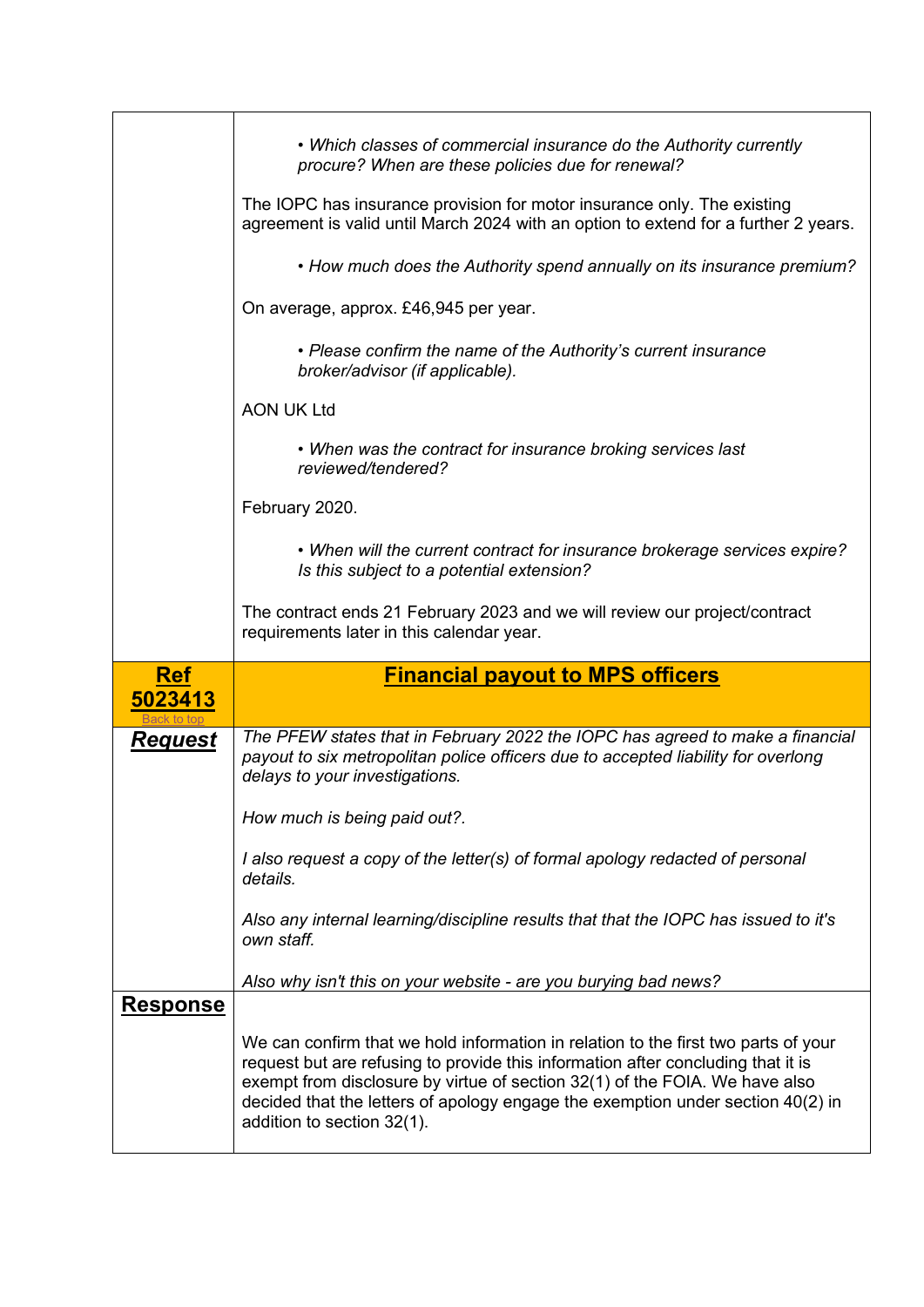<span id="page-6-0"></span>

|                       | In relation to your request for "discipline results", we find that the duty to confirm<br>or deny that we hold the information is disapplied by virtue of section 40(5B)(a) of<br>the FOIA.<br>In answer to your remaining questions, we can confirm that the IOPC has<br>prepared the following statement on this case:<br>"Following a mediation exercise earlier this month, we apologised to<br>and compensated six police officers on behalf of our predecessor,<br>the Independent Police Complaints Commission (IPCC).<br>"We apologised to the officers, who had all been subject to IPCC<br>investigations, for the length of time they'd found themselves under<br>investigation. We accepted that the investigations and the processes<br>which followed took far too long to bring to a conclusion and that<br>some of the reasons for those delays rested with the IPCC.<br>"Since the IOPC came into being in 2018, we have made significant<br>improvements to the timeliness of our investigations. We now<br>complete 90% of our core investigations within a year and over a<br>third within six months."<br>Our annual reports for the last 10 years contain information about our focus<br>on improving the timeliness of our investigations. These are available via the<br>links on this page of our web site. |
|-----------------------|--------------------------------------------------------------------------------------------------------------------------------------------------------------------------------------------------------------------------------------------------------------------------------------------------------------------------------------------------------------------------------------------------------------------------------------------------------------------------------------------------------------------------------------------------------------------------------------------------------------------------------------------------------------------------------------------------------------------------------------------------------------------------------------------------------------------------------------------------------------------------------------------------------------------------------------------------------------------------------------------------------------------------------------------------------------------------------------------------------------------------------------------------------------------------------------------------------------------------------------------------------------------------------------------------------------------------------------|
|                       |                                                                                                                                                                                                                                                                                                                                                                                                                                                                                                                                                                                                                                                                                                                                                                                                                                                                                                                                                                                                                                                                                                                                                                                                                                                                                                                                      |
| <b>Ref</b><br>5023434 | <b>Definition of serious corruption</b>                                                                                                                                                                                                                                                                                                                                                                                                                                                                                                                                                                                                                                                                                                                                                                                                                                                                                                                                                                                                                                                                                                                                                                                                                                                                                              |
| <u>Request</u>        | Please provide any information and/or documents as to the definition of<br>"Serious corruption" as opposed to any other form of corruption that may                                                                                                                                                                                                                                                                                                                                                                                                                                                                                                                                                                                                                                                                                                                                                                                                                                                                                                                                                                                                                                                                                                                                                                                  |
|                       | have been made concerning the conduct of a police officer/staff.                                                                                                                                                                                                                                                                                                                                                                                                                                                                                                                                                                                                                                                                                                                                                                                                                                                                                                                                                                                                                                                                                                                                                                                                                                                                     |